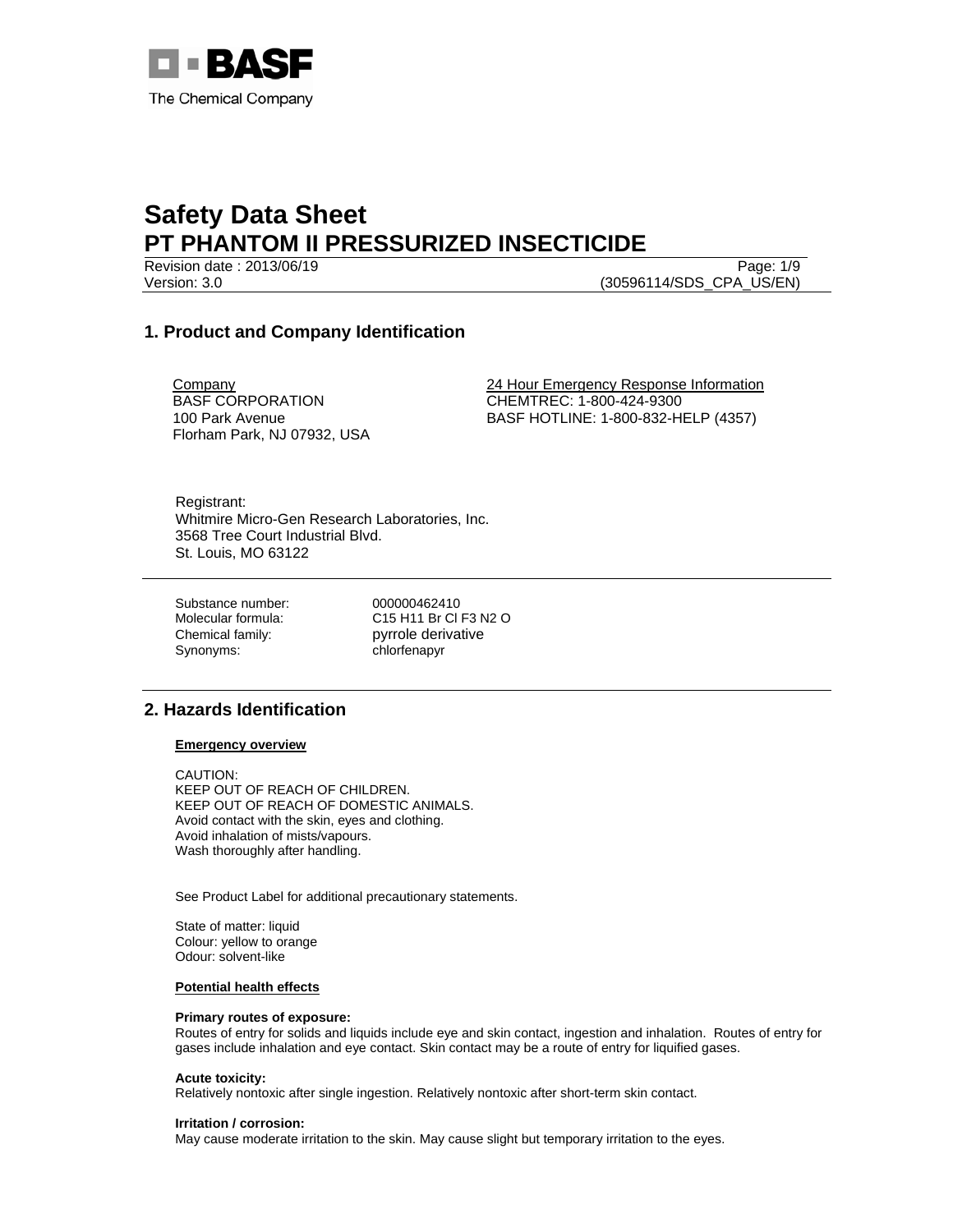# Revision date : 2013/06/19 Page: 2/9

Version: 3.0 (30596114/SDS\_CPA\_US/EN)

## **Chronic toxicity:**

**Repeated dose toxicity:** The product has not been tested. The statement has been derived from the properties of the individual components.

#### **Signs and symptoms of overexposure:**  Danger of drowsiness and dizziness.

# **Potential environmental effects**

## **Aquatic toxicity:**

Very toxic (acute effect) to aquatic organisms.

## **Terrestrial toxicity:**

Acutely very toxic to terrestrial organisms.

# **3. Composition / Information on Ingredients**

| <b>CAS Number</b> | Content (W/W) | <b>Chemical name</b>    |
|-------------------|---------------|-------------------------|
| 122453-73-0       | $0.5 \%$      | Chlorfenapyr            |
| $115 - 10 - 6$    | $\leq$ 15.0 % | dimethyl ether          |
| 124-38-9          | $\leq$ 2.0 %  | carbon dioxide          |
| 67-64-1           | $\leq$ 35.0 % | Acetone                 |
|                   | $\ge$ 47.0 %  | Proprietary ingredients |

# **4. First-Aid Measures**

## **General advice:**

First aid providers should wear personal protective equipment to prevent exposure. Remove contaminated clothing. Move person to fresh air. If person is not breathing, call 911 or ambulance, then give artificial respiration, preferably mouth-to-mouth if possible. Call a poison control center or physician for treatment advice. Have the product container or label with you when calling a poison control center or doctor or going for treatment.

## **If inhaled:**

Remove the affected individual into fresh air and keep the person calm.

## **If on skin:**

Rinse skin immediately with plenty of water for 15 - 20 minutes.

## **If in eyes:**

Hold eyes open and rinse slowly and gently with water for 15 to 20 minutes. Remove contact lenses, if present, after first 5 minutes, then continue rinsing.

## **If swallowed:**

Never induce vomiting or give anything by mouth if the victim is unconscious or having convulsions. Do not induce vomiting. Have person sip a glass of water if able to swallow.

# **Note to physician**

No known specific antidote. Treatment: Treat symptomatically.

# **5. Fire-Fighting Measures**

| Flash point:  |  |
|---------------|--|
| Autoignition: |  |

 $<$  -28 °C (Directive 92/69/EEC, A.9) 530 °C (Regulation 440/2008/EC, A.15)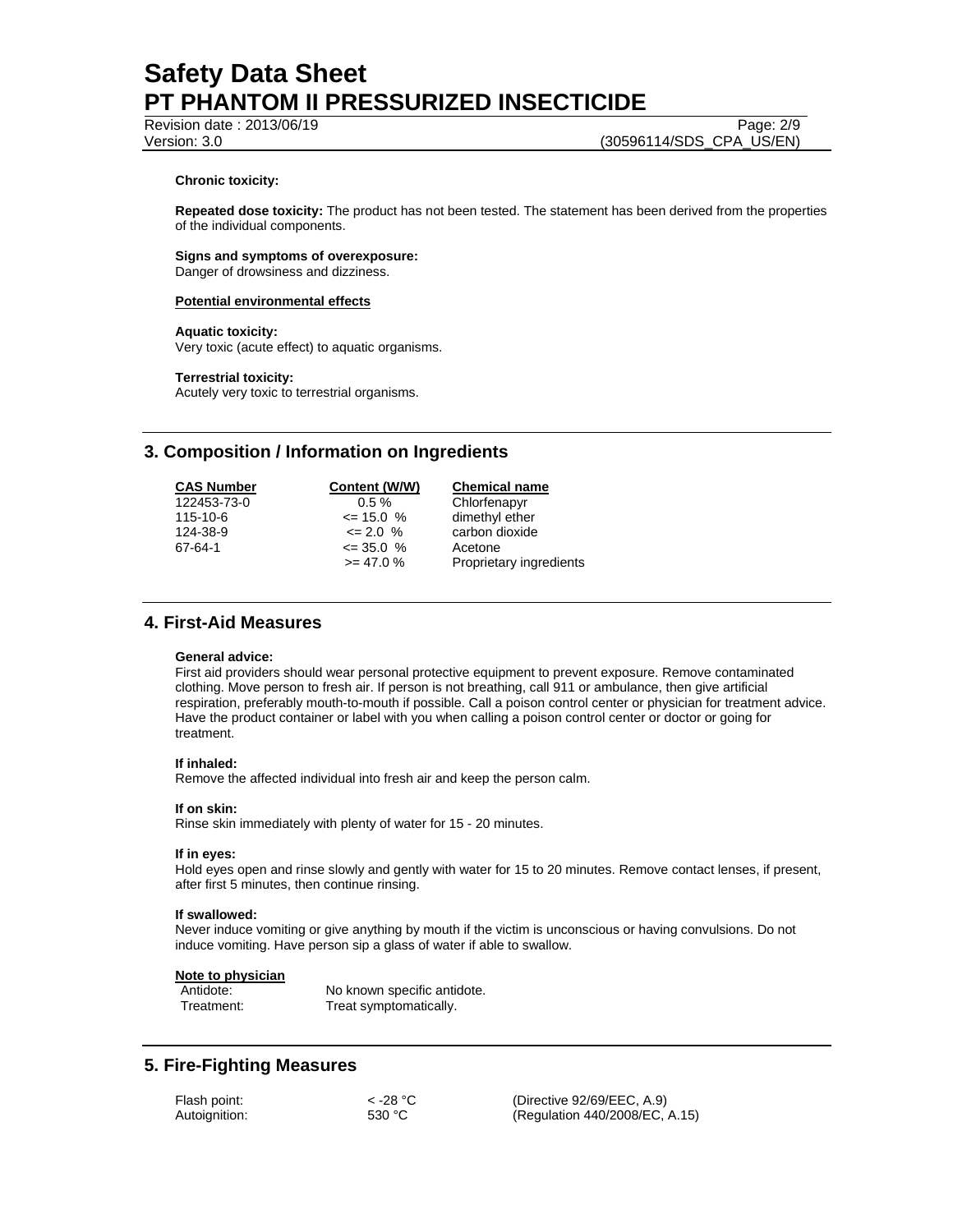| As a result of our experience with this<br>product and our knowledge of its composition<br>we do not expect any hazard as long as the<br>product is used appropriately and in<br>accordance with the intended use.<br>As a result of our experience with this<br>product and our knowledge of its composition |
|---------------------------------------------------------------------------------------------------------------------------------------------------------------------------------------------------------------------------------------------------------------------------------------------------------------|
| we do not expect any hazard as long as the<br>product is used appropriately and in<br>accordance with the intended use.<br>(ASTM D 3065)                                                                                                                                                                      |
|                                                                                                                                                                                                                                                                                                               |

**Suitable extinguishing media:**  foam, dry powder, carbon dioxide, water spray

#### **Hazards during fire-fighting:**

carbon monoxide, carbon dioxide, hydrogen bromide, Hydrogen chloride, hydrogen fluoride, nitrogen oxides The substances/groups of substances mentioned can be released in case of fire.

#### **Protective equipment for fire-fighting:**

Firefighters should be equipped with self-contained breathing apparatus and turn-out gear.

#### **Further information:**

Evacuate area of all unnecessary personnel. Contain contaminated water/firefighting water. Do not allow to enter drains or waterways.

# **6. Accidental release measures**

#### **Personal precautions:**

Take appropriate protective measures. Clear area. Shut off source of leak only under safe conditions. Extinguish sources of ignition nearby and downwind. Ensure adequate ventilation. Wear suitable personal protective clothing and equipment.

#### **Environmental precautions:**

Do not discharge into the subsoil/soil. Do not discharge into drains/surface waters/groundwater.

#### **Cleanup:**

Dike spillage. Pick up with suitable absorbent material. Place into suitable containers for reuse or disposal in a licensed facility. Spilled substance/product should be recovered and applied according to label rates whenever possible. If application of spilled substance/product is not possible, then spills should be contained, solidified, and placed in suitable containers for disposal. After decontamination, spill area can be washed with water. Collect wash water for approved disposal.

# **7. Handling and Storage**

## **Handling**

#### **General advice:**

RECOMMENDATIONS ARE FOR MANUFACTURING, COMMERCIAL BLENDING, AND PACKAGING WORKERS. PESTICIDE APPLICATORS & WORKERS must refer to the Product Label and Directions for Use attached to the product for Agricultural Use Requirements in accordance with the EPA Worker Protection Standard 40 CFR part 170. Ensure adequate ventilation. Provide good ventilation of working area (local exhaust ventilation if necessary). Keep away from sources of ignition - No smoking. Keep container tightly sealed. Protect contents from the effects of light. Protect against heat. Protect from air. Handle and open container with care. Do not open until ready to use. Once container is opened, content should be used as soon as possible. Provide means for controlling leaks and spills. Do not return residues to the storage containers. Follow label warnings even after container is emptied. The substance/ product may be handled only by appropriately trained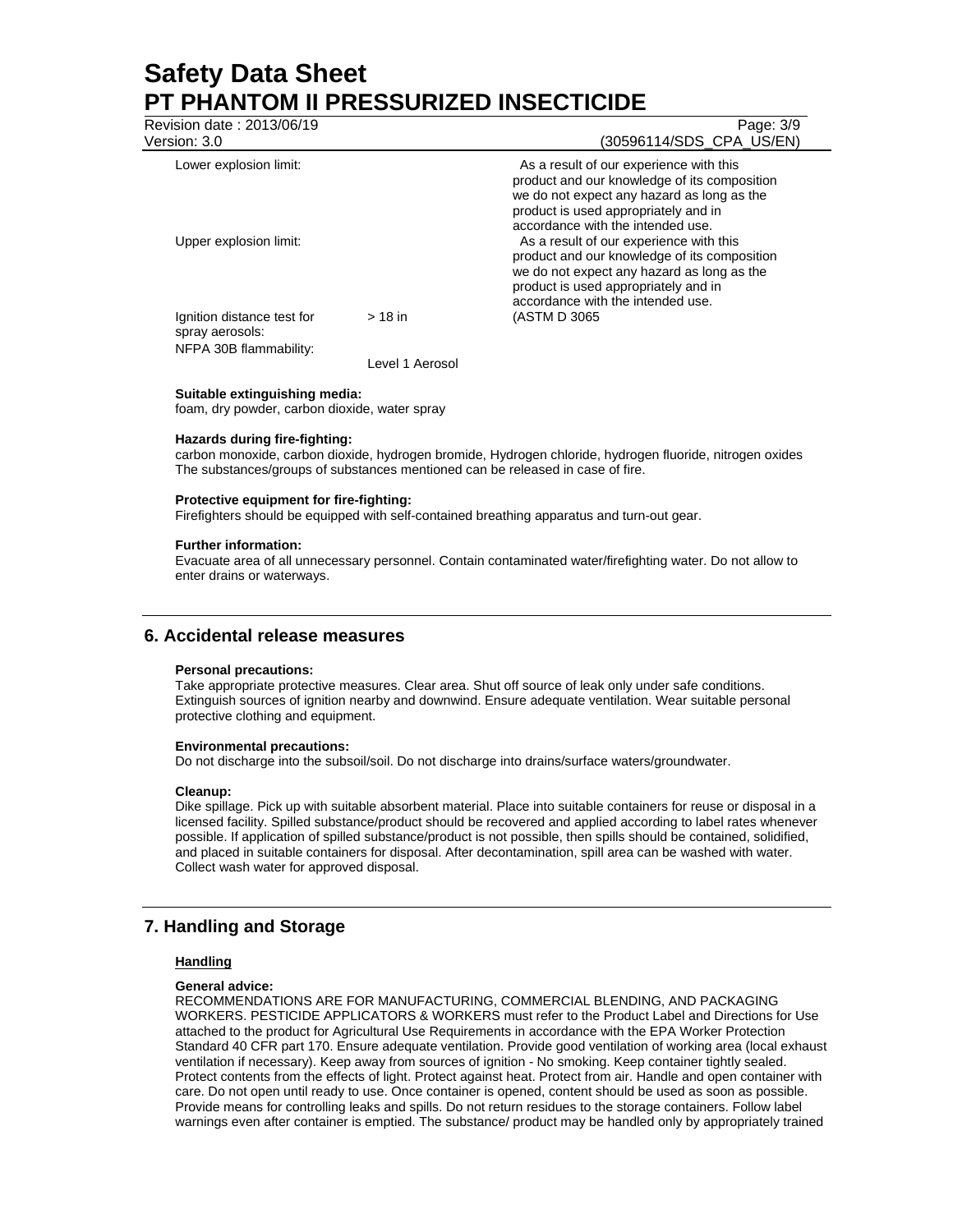Revision date : 2013/06/19 Page: 4/9

Version: 3.0 (30596114/SDS\_CPA\_US/EN)

personnel. Avoid all direct contact with the substance/product. Avoid contact with the skin, eyes and clothing. Avoid inhalation of dusts/mists/vapours. Wear suitable personal protective clothing and equipment.

## **Protection against fire and explosion:**

The relevant fire protection measures should be noted. Fire extinguishers should be kept handy. Avoid all sources of ignition: heat, sparks, open flame. Sources of ignition should be kept well clear. Avoid extreme heat. Keep away from oxidizable substances. Electrical equipment should conform to national electric code. Ground all transfer equipment properly to prevent electrostatic discharge. Electrostatic discharge may cause ignition.

## **Storage**

#### **General advice:**

Keep away from heat. Protect from direct sunlight. Keep at temperature not exceeding 50°C. Keep out of the reach of children. Keep only in the original container in a cool, dry, well-ventilated place away from ignition sources, heat or flame.

#### **Storage incompatibility:**

General advice: Segregate from foods and animal feeds.

# **8. Exposure Controls and Personal Protection**

**Users of a pesticidal product should refer to the product label for personal protective equipment requirements.** 

#### **Components with occupational exposure limits**

| Acetone        | OSHA PEL PEL 1,000 ppm 2,400 mg/m3 :                    |
|----------------|---------------------------------------------------------|
|                | ACGIH TLV TWA value 500 ppm : STEL value 750 ppm :      |
| carbon dioxide | OSHA PEL PEL 5,000 ppm 9,000 mg/m3 :                    |
|                | ACGIH TLV TWA value 5,000 ppm : STEL value 30,000 ppm : |

#### **Advice on system design:**

Whenever possible, engineering controls should be used to minimize the need for personal protective equipment.

## **Personal protective equipment**

## **RECOMMENDATIONS FOR MANUFACTURING, COMMERCIAL BLENDING, AND PACKAGING WORKERS:**

#### **Respiratory protection:**

Wear respiratory protection if ventilation is inadequate. Wear a NIOSH-certified (or equivalent) organic vapour/particulate respirator. For situations where the airborne concentrations may exceed the level for which an air purifying respirator is effective, or where the levels are unknown or Immediately Dangerous to Life or Health (IDLH), use NIOSH-certified full facepiece pressure demand self-contained breathing apparatus (SCBA) or a full facepiece pressure demand supplied-air respirator (SAR) with escape provisions.

#### **Hand protection:**

Chemical resistant protective gloves, Protective glove selection must be based on the user's assessment of the workplace hazards.

## **Eye protection:**

Safety glasses with side-shields. Tightly fitting safety goggles (chemical goggles). Wear face shield if splashing hazard exists.

## **Body protection:**

Body protection must be chosen depending on activity and possible exposure, e.g. head protection, apron, protective boots, chemical-protection suit.

#### **General safety and hygiene measures:**

Wear long sleeved work shirt and long work pants in addition to other stated personal protective equipment. Work place should be equipped with a shower and an eye wash. Handle in accordance with good industrial hygiene and safety practice. Personal protective equipment should be decontaminated prior to reuse. Gloves must be inspected regularly and prior to each use. Replace if necessary (e.g. pinhole leaks). Take off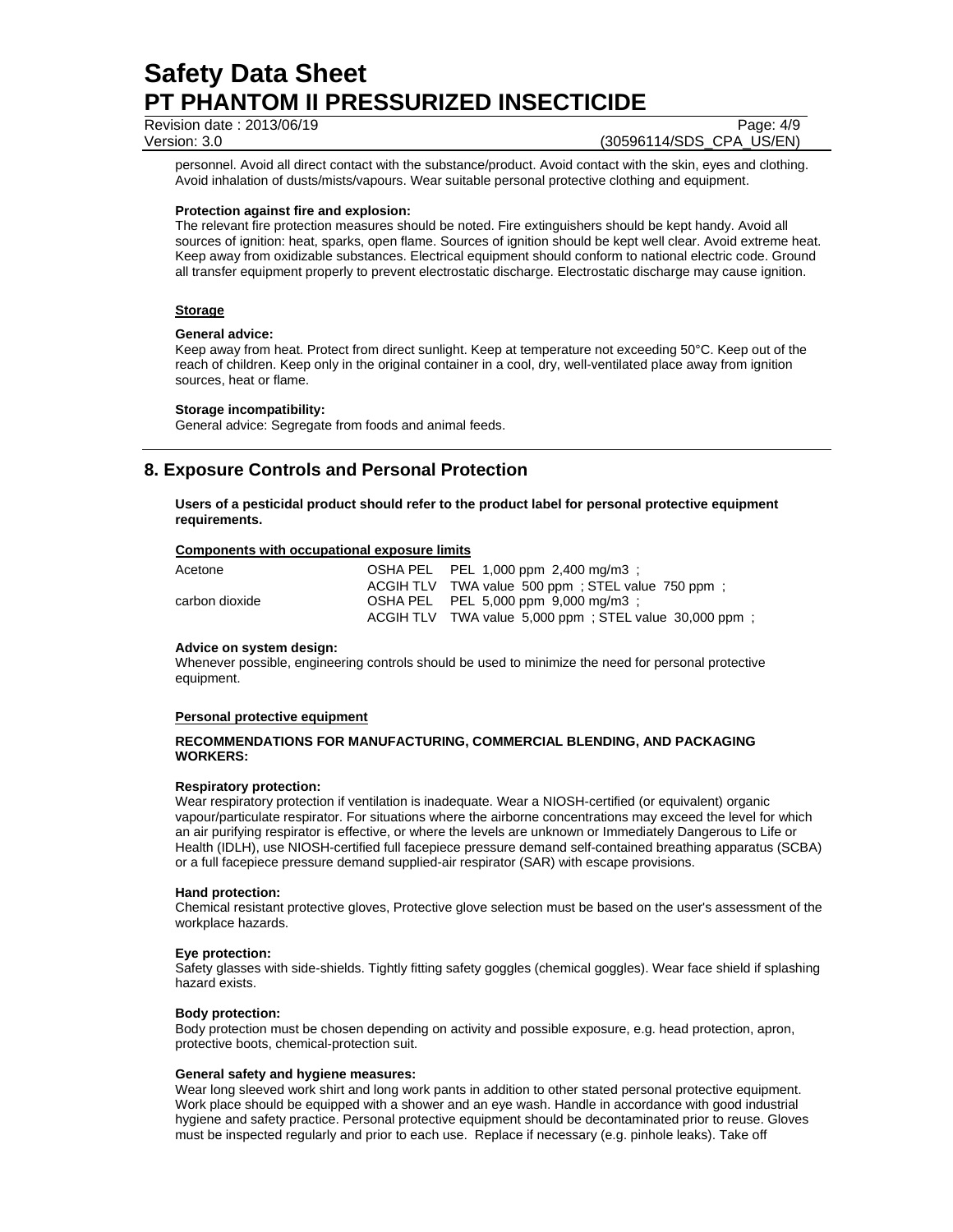Revision date : 2013/06/19 Page: 5/9

Version: 3.0 (30596114/SDS\_CPA\_US/EN)

immediately all contaminated clothing. Store work clothing separately. Hands and/or face should be washed before breaks and at the end of the shift. No eating, drinking, smoking or tobacco use at the place of work. Keep away from food, drink and animal feeding stuffs.

# **9. Physical and Chemical Properties**

Form: liquid, aerosol Odour: solvent-like<br>Colour: solvent-like<br>vellow to or Colour: yellow to orange<br>
pH value:  $approx. 6 - 8$ Melting point: The product has not been tested. Boiling point: approx. 56 °C Information applies to the solvent.<br>Vapour pressure: approx. 7 bar (20 °C) Vapour pressure: <br>
Density: <br>
Density: <br>
20 °C)<br>
20 °C)<br>
20 °C) approx.  $0.94$  g/cm3 Vapour density:  $\blacksquare$ Partitioning coefficient noctanol/water (log Pow): Viscosity, dynamic:  $\overline{\phantom{a}}$  and  $\overline{\phantom{a}}$  and  $\overline{\phantom{a}}$  and determined Solubility in water: miscible miscible

approx.  $6 - 8$  (approx. 20 °C) not applicable

# **10. Stability and Reactivity**

#### **Conditions to avoid:**

Avoid all sources of ignition: heat, sparks, open flame.

#### **Substances to avoid:**

strong bases, strong acids, strong oxidizing agents

#### **Hazardous reactions:**

No hazardous reactions if stored and handled as prescribed/indicated.

#### **Decomposition products:**

Hazardous decomposition products: No hazardous decomposition products if stored and handled as prescribed/indicated.

# **Thermal decomposition:**

not determined

## **Corrosion to metals:**

Corrosive effects to metal are not anticipated.

**Oxidizing properties:**  Not an oxidizer.

# **11. Toxicological information**

## **Acute toxicity**

**Oral:** Type of value: LD50 Species: rat (female) Value: > 5,000 mg/kg (OECD Guideline 425)

## **Inhalation:**

Type of value: LC50 Species: rat (male/female) Value: > 2.11 mg/l (OECD Guideline 403) Exposure time: 4 h An aerosol was tested.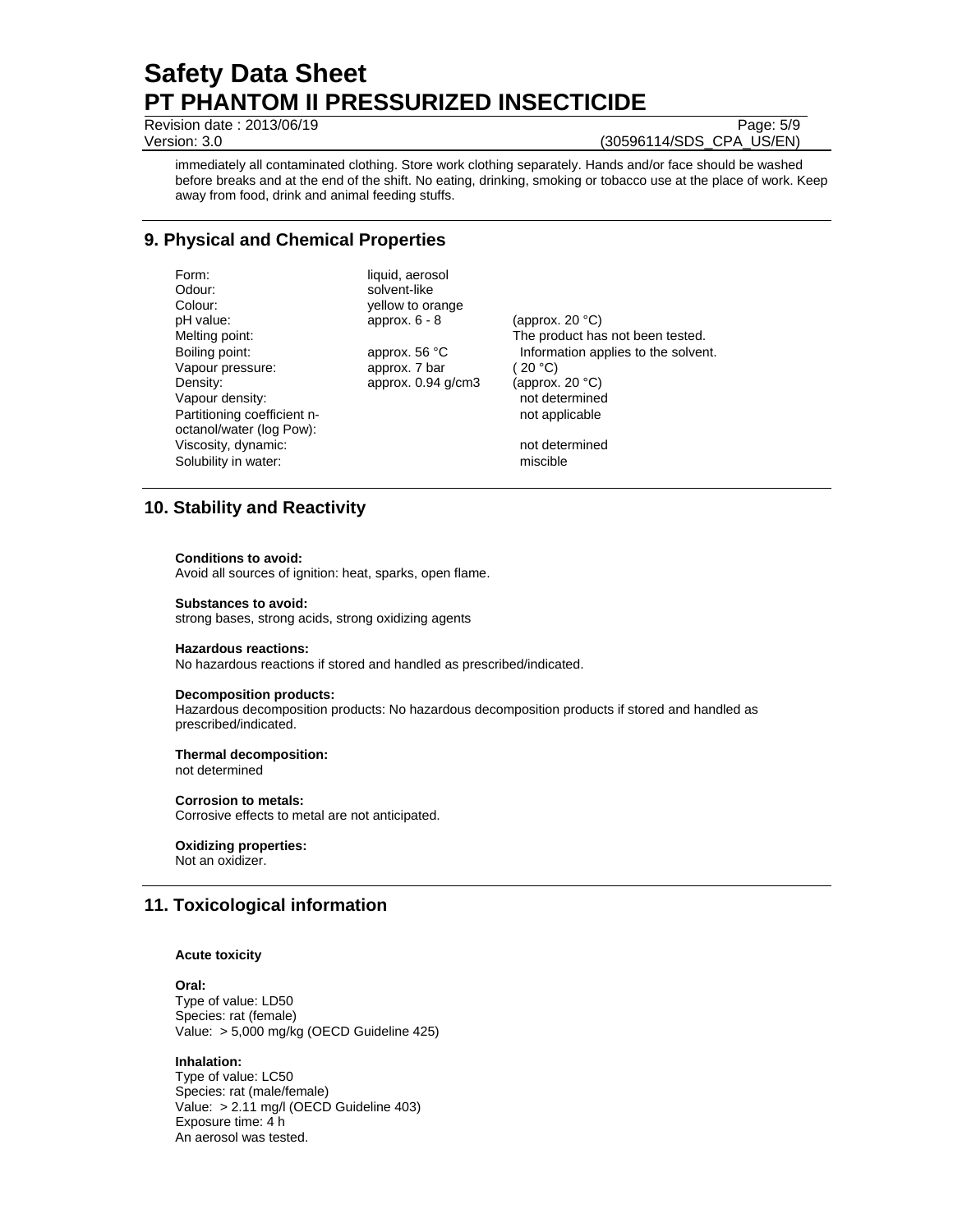Revision date : 2013/06/19 Page: 6/9

Version: 3.0 (30596114/SDS\_CPA\_US/EN)

No mortality was observed.

#### **Dermal:**

Type of value: LD50 Species: rat (male/female) Value: > 5,000 mg/kg (OECD Guideline 402)

## **Irritation / corrosion**

**Skin:** 

Species: rabbit Result: Slightly irritating.

**Eye:**

Species: rabbit Result: non-irritant Method: OECD Guideline 405

#### **Sensitization:**

Buehler test Species: guinea pig Result: Skin sensitizing effects were not observed in animal studies.

*Information on: Chlorfenapyr Guinea pig maximization test Species: guinea pig Result: Non-sensitizing. Method: OECD Guideline 406*  ----------------------------------

#### **Repeated dose toxicity**

*Information on: Acetone Assessment of repeated dose toxicity:* 

*The substance may cause damage to the testes after repeated ingestion of high doses, as shown in animal studies. The substance may cause damage to the hematological system after repeated ingestion of high doses. The substance may cause damage to the kidney after repeated ingestion of high doses, as shown in animal studies.* 

----------------------------------

#### **Genetic toxicity**

*Information on: Chlorfenapyr No mutagenic effect was found in various tests with microorganisms and mammalian cell culture. The substance was not mutagenic in a test with mammals.*  ----------------------------------

#### **Carcinogenicity**

*Information on: Chlorfenapyr In long-term studies in rats and mice in which the substance was given by feed, a carcinogenic effect was not observed.*  ----------------------------------

## **Reproductive toxicity**

*Information on: Chlorfenapyr The results of animal studies gave no indication of a fertility impairing effect.*  ----------------------------------

*Information on: Acetone* 

*As shown in animal studies, the product may cause damage to the testes after repeated high exposures that cause other toxic effects.* 

----------------------------------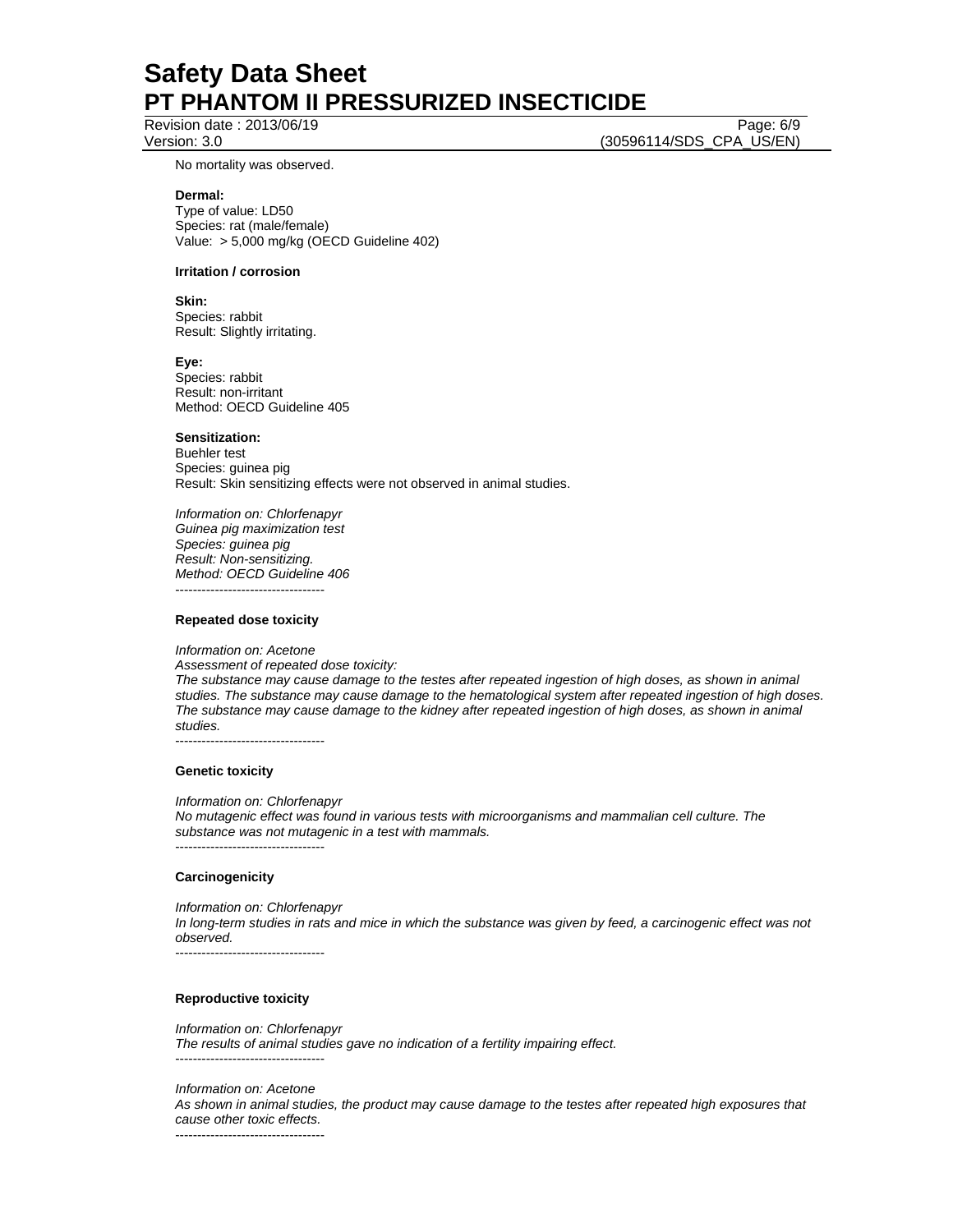Revision date : 2013/06/19 Page: 7/9

Version: 3.0 (30596114/SDS\_CPA\_US/EN)

# **12. Ecological Information**

#### **Fish**

*Information on: chlorfenapyr Acute: Directive 84/449/EEC, C.1 Flow through. Oncorhynchus mykiss/LC50 (96 h): 0.00744 mg/l*  ----------------------------------

#### **Aquatic invertebrates**

*Information on: chlorfenapyr Acute: Directive 84/449/EEC, C.2 Mysid shrimp/EC50 (96 h): 0.00203 mg/l*  ----------------------------------

## **Aquatic plants**

*Information on: chlorfenapyr Toxicity to aquatic plants: OECD Guideline 201 green algae/EC50 (72 h): 0.132 mg/l*  ----------------------------------

#### **Environmental mobility:**

*Information on: chlorfenapyr Assessment transport between environmental compartments: Following exposure to soil, adsorption to solid soil particles is probable, therefore contamination of groundwater is not expected.*  ----------------------------------

# **13. Disposal considerations**

#### **Waste disposal of substance:**

Pesticide wastes are regulated. Improper disposal of excess pesticide, spray mix or rinsate is a violation of federal law. If pesticide wastes cannot be disposed of according to label instructions, contact the State Pesticide or Environmental Control Agency or the Hazardous Waste representative at the nearest EPA Regional Office for guidance.

#### **Container disposal:**

Do not cut, puncture, crush, or incinerate empty aerosol containers. Empty aerosol cans may meet the definition of RCRA D003.

# **14. Transport Information**

**Land transport**  USDOT

Hazard class: 2.1 ID number: UN 1950 Hazard label: 2.1, EHSM<br>Proper shipping name: AEROSOL

AEROSOLS (contains ACETONE/DIMETHYLKETONE, CHLORFENAPYR)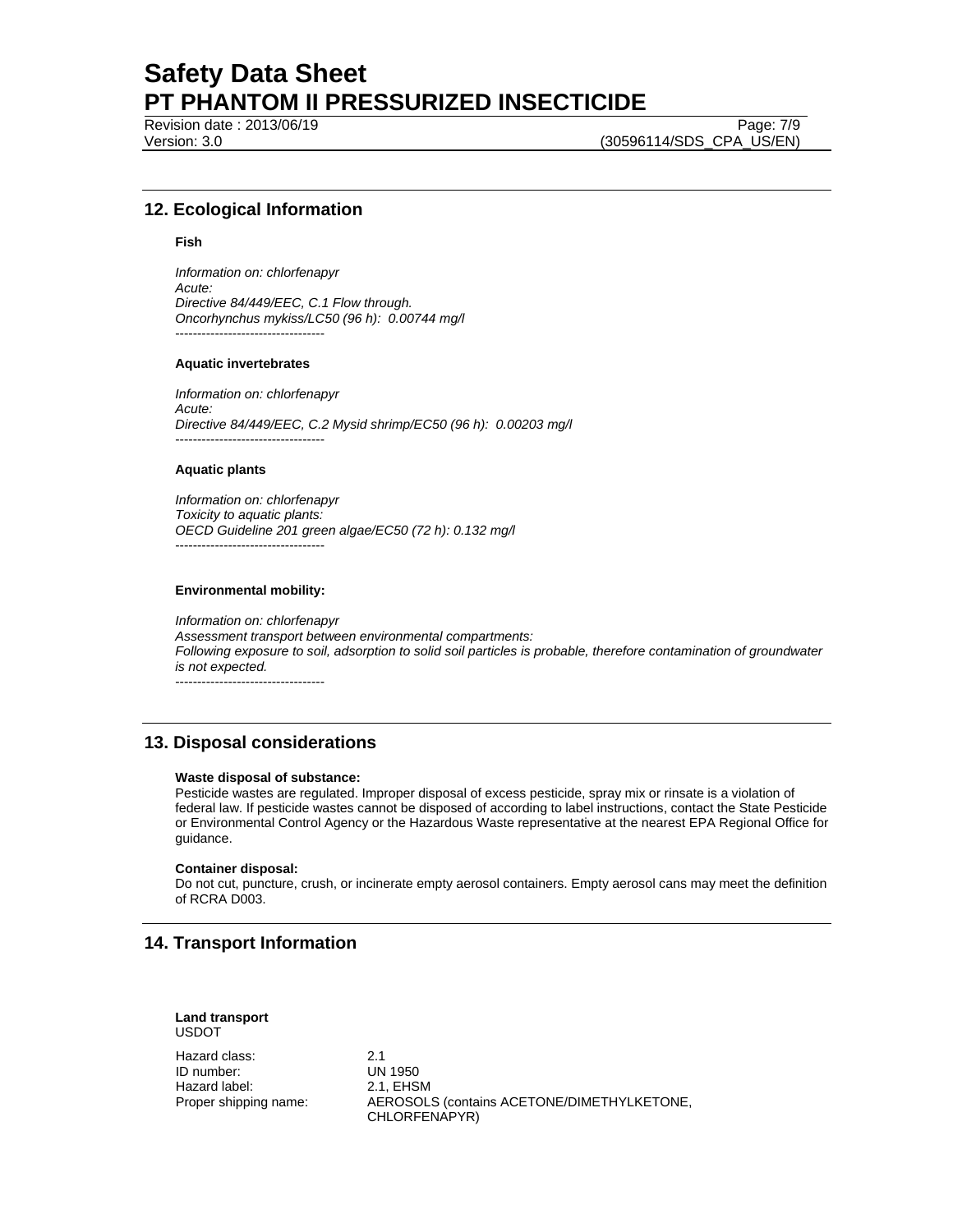Revision date : 2013/06/19 Page: 8/9

Version: 3.0 (30596114/SDS\_CPA\_US/EN)

#### **Sea transport**  IMDG

| Hazard class:<br>ID number:<br>Hazard label:<br>Marine pollutant:<br>Proper shipping name: | 21<br>UN 1950<br>2.1. EHSM<br>YFS.<br>AEROSOLS (contains ACETONE/DIMETHYLKETONE,<br>CHLORFENAPYR) |
|--------------------------------------------------------------------------------------------|---------------------------------------------------------------------------------------------------|
|--------------------------------------------------------------------------------------------|---------------------------------------------------------------------------------------------------|

#### **Air transport**  IATA/ICAO

| טחשומו                |                                                                        |
|-----------------------|------------------------------------------------------------------------|
| Hazard class:         | 2.1                                                                    |
| ID number:            | UN 1950                                                                |
| Hazard label:         | 21                                                                     |
| Proper shipping name: | AEROSOLS, FLAMMABLE (contains ACETONE/DIMETHYLKETONE,<br>CHLORFENAPYR) |

## **Further information**

DOT: This product may be classified as ORM-D (Consumer Commodity) or Limited Quantity. After 12/31/2020, ORM-D will not apply.

# **15. Regulatory Information**

## **Federal Regulations**

| <b>Registration status:</b><br>Crop Protection<br>499-548 | TSCA, US | released / exempt                                            |
|-----------------------------------------------------------|----------|--------------------------------------------------------------|
| Chemical                                                  | TSCA, US | blocked / not listed                                         |
| <b>OSHA hazard category:</b>                              |          | Chronic target organ effects reported: ACGIH TLV established |
|                                                           |          |                                                              |

EPCRA 311/312 (Hazard categories): Acute; Chronic

**CERCLA RQ CAS Number Chemical name** 5000 LBS 67-64-1 Acetone

dimethyl ether

## **State regulations**

**State RTK CAS Number Chemical name** MA, NJ, PA 115-10-6 dimethyl ether<br>MA, NJ, PA 124-38-9 carbon dioxide carbon dioxide

# **16. Other Information**

# **Refer to product label for EPA registration number.**

Recommended use: insecticide